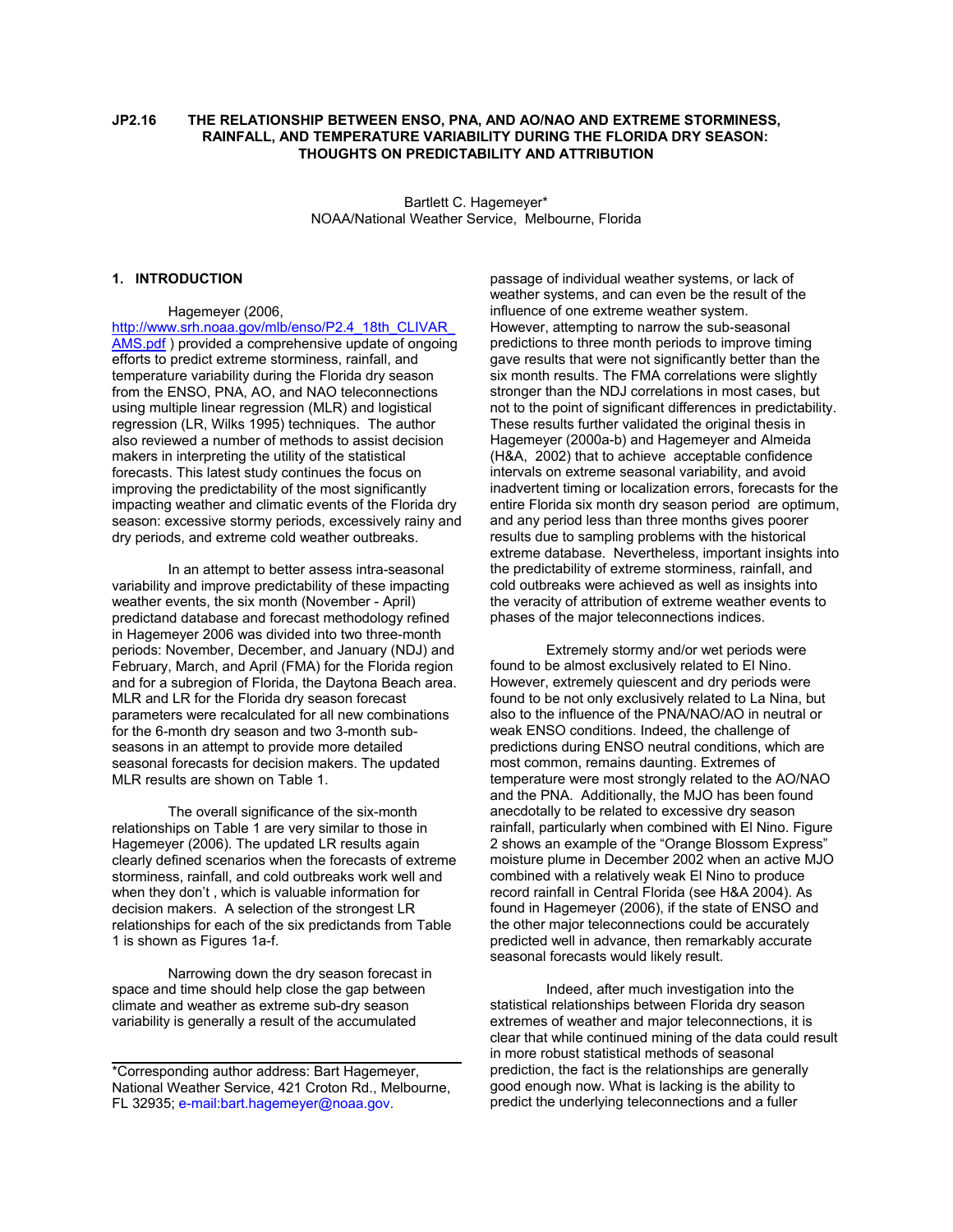understanding of the physical relationships and the linkage between climate and weather.

Ultimately, an investigation such as the author has undertaken for many years runs up against the limits of predictability at various scales of space and time. So perhaps it is appropriate at this point to pause in the search for the perfect correlation and spend some time reflecting on where the greatest effort is needed next to deliver more reliable seasonal forecast products and some strategies that can make the most of the limited predictability of some strong relationships known today. Thus, the remainder of this paper will be devoted to summarizing the state of the statistical forecasts of extreme variability in the Florida dry season and consideration of how useful they are in current state, what really are the limits of predictability and attribution, and where we might go next.

### **2. THOUGHTS ON THE STATE OF STATISTICAL FORECASTS OF EXTREME DRY SEASON STORMINESS, RAINFALL, AND TEMPERATURE VARIABILITY**

Hagemeyer (2006) illustrated how the MLR results of the common major teleconnections on dry season storminess, rainfall, and temperature could be interpreted to make physical sense by examining mean maps of the extreme phases of the ENSO, PNA, NAO, and AO in the context of Florida's physical geography.

Generally, it was found that each of the extreme phases of these teleconnections strongly favored a corresponding extreme seasonal response in climate and thus sensible weather in the Florida dry season and that the response and strong correlations were physically reasonable.

|                   |            | SST (3.4/3.0) |     | <b>PNA</b> |     | <b>NAO</b>    |     | <b>AO</b>  |     | Best 3 |     |
|-------------------|------------|---------------|-----|------------|-----|---------------|-----|------------|-----|--------|-----|
| <b>JET STREAM</b> |            | .62           |     | .40        |     | .12           |     | .22        |     | .80    |     |
| <b>NDJ</b>        | <b>FMA</b> | .23           | .55 | .35        | .50 | .18           | .12 | .28        | .27 | .66    | .80 |
| <b>STORMS</b>     |            | .57           |     | .32        |     |               |     | .11        |     | .61    |     |
| <b>NDJ</b>        | <b>FMA</b> | .36           | .40 | <u>.06</u> | .41 |               | 78  | $\sqrt{7}$ | .24 | .44    | .59 |
| <b>MEAN TEMP</b>  |            | .15           |     | .38        |     |               |     | .12        |     | .44    |     |
| <b>NDJ</b>        | <b>DJF</b> | .02           | .21 | .24.       | .53 | .14           |     | .20        | .20 | .36    | .57 |
| <b>MIN TEMP</b>   |            |               | .16 |            | .24 |               | .35 |            | .49 |        |     |
| <b>NDJ</b>        | <b>FMA</b> | <u>.О⁄1</u>   | .11 | .20        | .33 | .29           | .10 | .39        | .33 | .49    | .47 |
| <b>RAINFALL</b>   |            | .38           |     |            |     | $.0^{\prime}$ |     |            |     | .42    |     |
| <b>NDJ</b>        | <b>FMA</b> | .22           | .38 |            |     |               |     |            |     | .24    | .40 |

Table 1. Correlation coefficients (R<sup>2</sup>) of regressions of predictor variables (top row) on the mean Florida grid (see Fig. 1 in Hagemeyer 2006) dry season 250 Mb U anomaly, storms, rainfall, mean temperature, and mean minimum temperature for the 1950-2004 dry seasons. The large horizontal grid cells are the results for an entire 6-month dry season, the smaller cells beneath are for the NDJ and FMA periods as indicated for each predictand. Crosshatched cells do not have significant relationships, grey shaded cells are significant at 95% level (F<sub>.05</sub>) and un-shaded and tanshaded cells are significant at 99% level ( $\vec{F}_{.01}$ ). Tan-shaded cells are the highest correlation for each variable and correspond to the logistic regression results on Figure 1. (**Note:** unless otherwise indicated in this paper, all referenced dry season data sets and correlations are for the 1950-2004 period).

 The interpretation of these statistical relationships in Hagemeyer (2006) leads to three broad, but significant issues that are fundamental to improving long-range or seasonal forecasts of extreme climate and weather events. The first, and most fundamental, is the simple fact that none of the major teleconnections can be accurately forecast at long range. In the case of ENSO, Pacific SSTs are forecast out farther than a year by NOAA's Climate Forecast System (CFS) model and many other institutions

(http://iri.columbia.edu/climate/ENSO/currentinfo/SST\_ta ble.html). An observing network allows accurate

monitoring of the evolution of ENSO, but confidence in the forecasts, particularly the magnitude, is not great at lead times of more than a few months.

One advantage with El Nino is that the lag in Florida dry season response to ENSO can provide sufficient lead time for preparation. The historic El Nino of 1997-98 showed its hand in the summer of 1997 and was unlikely to abate and as such provided extended preparation time. However, the El Nino of 1982-83 was more difficult to assess in real time as an extensive observation network did not exist at the time and SSTs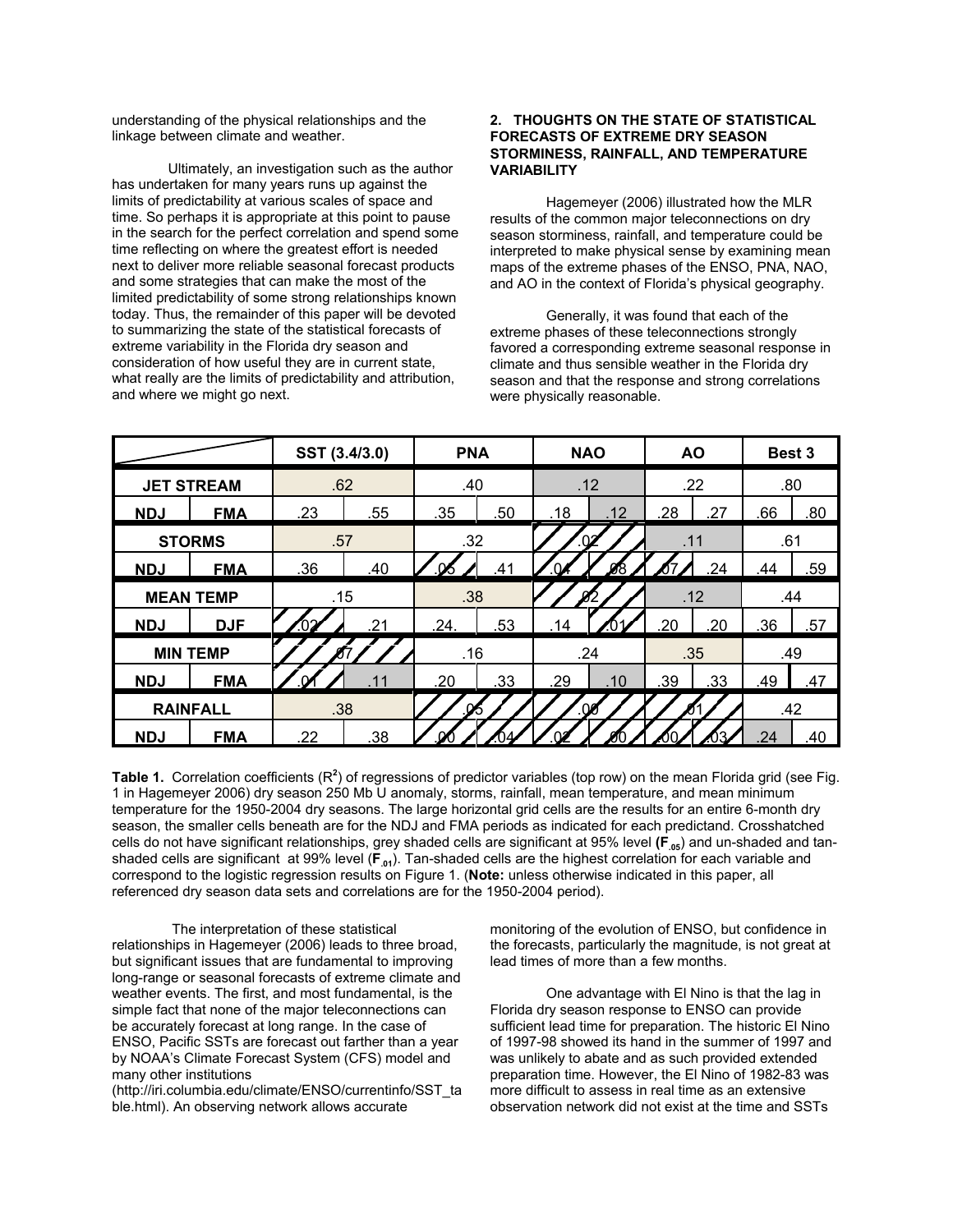rose steadily in the summer and then cooled in late summer before rising strongly in late summer and early fall. Even in hindsight, it did not become quite obvious until November that a major El Nino was in progress (Fig. 3). This type of major El Nino evolution could be problematic even today. Still, the Florida weather response lagged the rapid increase in SSTs in 1982 by several months. The storms, excessive rainfall and severe weather with the 1997-98 El Nino began in November and ended in early March with a rapid transition to extreme dryness. In 1982-83, the Florida response was delayed until January/February and continued through April as SSTs stayed high into early summer. So, no two El Ninos, even the two strongest on record, are alike.

The influence of Pacific SSTs on the impact of the jet stream to Florida is profound (Fig. 4) and highly reliable. The strength and location of the jet stream are fundamental to predicting mean and extreme climate and weather anomalies. Indeed, the Florida response to Pacific SSTs is so strong that the Pacific SSTs during the six months leading up to the beginning of the dry season (November - April) are more highly correlated with Florida dry season rainfall than the six months of SSTs during the dry season (Figs. 5a-b). Logistic regression results for predicting total dry season storminess exceeding +/- 1 standard deviation (SD) from November through April using only August, September, and October (ASO) observations of Nino 3.4 is as good as almost any combination of SST index leads (Figure 6). This means that at the beginning of the dry season observed El Nino conditions provide a reliable forecast of above normal storminess without factoring in any forecast SST values. A simple review of the data reveals that of the 13 times since 1950 that the September Nino 3.4 index has been +0.50 or greater, nine times, or about 70% of the time, the index was higher still in December or January. The serial correlation with Pacific SSTs in the NINO 3.0 and 3.4 areas is strong, and this simple illustrative predictive technique is probably as good as many sophisticated statistical or coupled dynamic models at predicting the continuance of El Nino into the Florida dry season when its impact is felt most in Florida.

The basic mechanism for impact is for warm Pacific SSTs to produce increased tropical convection and influence outgoing longwave radiation (OLR) and mid and upper tropospheric temperatures and impact mid latitude weather via influencing the position and strength of the jet stream. The author confirmed a strong statistical relationship between mean tropical OLR and 850 Mb wind in the NINO 3.0 area and Florida dry season weather in 1999 and 2000, but these relationships were not any stronger than that with the underlying SSTs. One reason SSTs provide such a long lead time is that, given warm Pacific SSTs, the jet stream will eventually respond and the resultant extratropical storms will impact Florida, maybe not in November or December, but in January and February, or March and April. Even the greatest El Ninos do not

continuously impact Florida's weather during a dry season. Much of the accumulated impact comes at time scales of a week or two interspersed throughout the dry season with significant periods of quiescent weather in between (H&A 2003 and 2004).

The flare-up of tropical convection and, in particular, an active MJO moving across the eastern Pacific could perhaps provide for useful intraseasonal forecasts of extreme storminess and rainfall which would be very beneficial. Figure 2 shows such an example for December 2002 when a moderate El Nino combined with a very active MJO to produce record rainfall in December. In contrast, the entire month of January 2003 was virtually rain free in Florida. A more direct predictive short-term link might be the actual development of tropical convection or model development of tropical convection, but it is a noisy field and difficult to paramaterize in the short term. Also, data sets made of longer term averages would tend to mimic underlying SSTs in statistical analysis. This is an important area ripe for further research, because within a dry season forecast of extreme deviation, predicting the actual occurrence of the extreme weather events that make the season would be very beneficial at a time scale of 10 to 14 days out.

More aggressive outlooks of the impacts and possible actions to be taken to exploit the benefits and mitigate the costs of El Nino could be made if there was more confidence in the forecasts. There is also the most challenging issue of forecasting during weak or ENSO neutral conditions, the times when ENSO is not a major player, which are most common. During ENSO neutral conditions other teleconnections play a dominant role in extreme weather and climate. They are atmospheric variables ( PNA, AO, NAO) that can operate on the time scale of weather and climate and are at the threshold of reasonably reliable short-term forecasts and reasonably accurate long-term forecasts. These other teleconnections can also modify the impact of El Nino and La Nina throughout a season and greatly affect intra seasonal variability.

Figure 1e and Table 1 illustrated the strong statistical relationship between the AO and minimum temperature in Florida. Figure 7 illustrates the spatial correlation of AO and surface air temperature for most of North America. The strongest positive correlations are over portions of Florida, meaning that as AO decreases the mean surface temperature decreases and vice versa. Extreme cold temperatures are a very serious threat to Florida citizens and the economy. Examples of mean MSLP maps for the months with the lowest average AO index (January 1977, Figure 8a) and highest average AO index (January 1993, Figure 8b) are presented to supplement the extreme positive and negative PNA, NAO, and ENSO mean MSLP maps from Figure 4 in Hagemeyer 2006. As with the case for NAO, there are very obvious reasons why AO- would be cold in Florida and AO+ would be warm. Updating Table 4 from Hagemeyer 2006 with the new AO statistical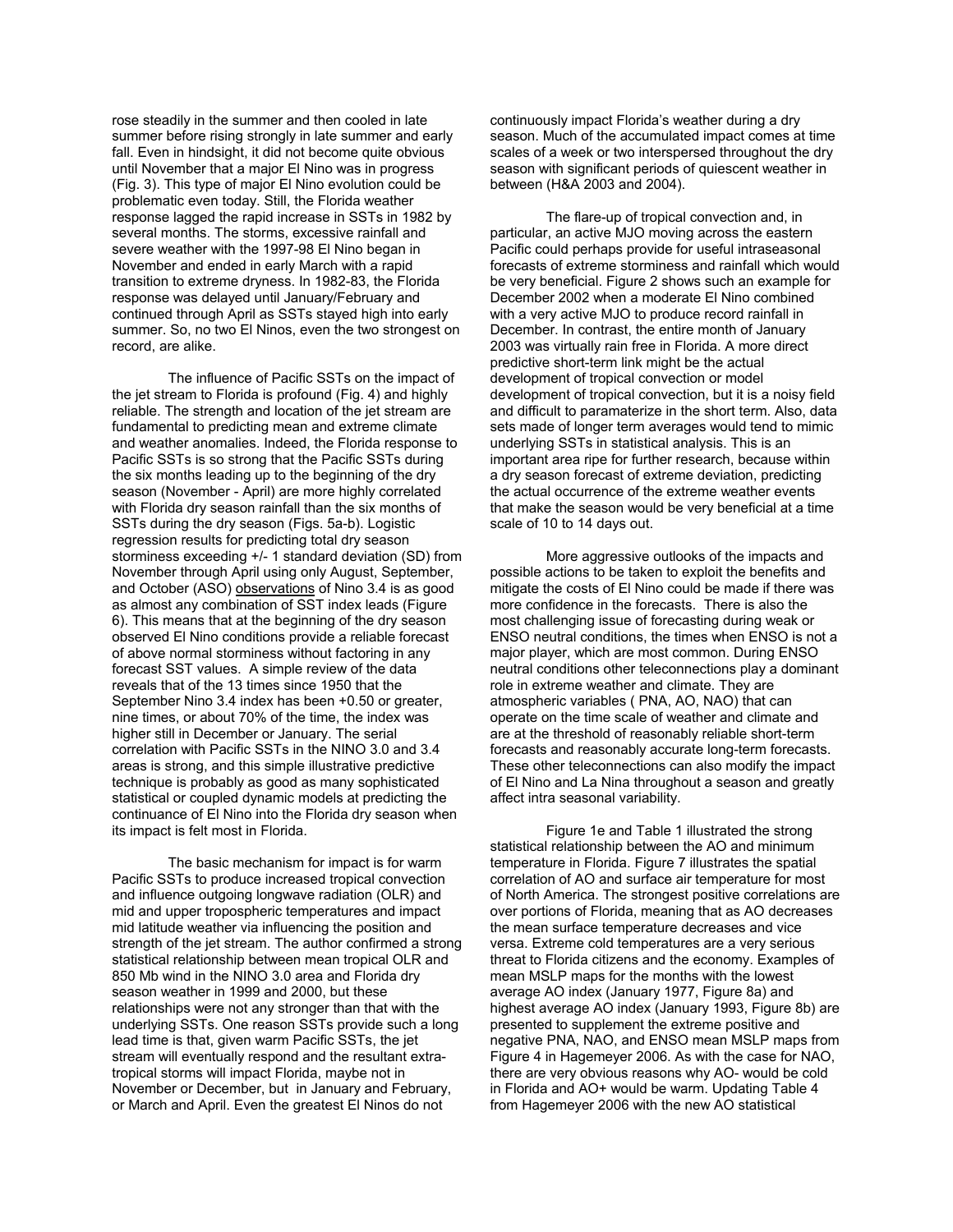analysis presented in this paper provides for a theoretical worst-case scenario for extreme cold as strongly negative AO/NAO, positive PNA, and weak El Nino or ENSO neutral conditions. These conditions were present during much of the 1976-77 and 1977-78 seasons which rank as the second and first coldest, respectively, in Florida. In particular, January 1977 met all the criteria for extreme cold (Fig. 8a) and this was the only month in which snow is known to have fallen in south Florida (Fig. 9).

The problem with predictions of these obviously important teleconnections is the same as limitations with extended range weather predictions. If one could accurately predict extended range weather patterns dynamically, the same dynamic models would then provide estimates of PNA, AO, NAO indices, etc. In the case of the MJO, it is observable and can at times combine with El Nino to produce extreme rainfall in Florida (see Fig. 2 and Hagemeyer 2004 for discussion). The MJO is not predictable on the seasonal scale, but its observation can lead to improved forecasts of intraseasonal rainfall extremes on the scale of 5 to 10 days in advance (Hagemeyer 2004). The same would apply to a devastating freeze, an event very unlikely to be predictable with any degree of confidence with seasonal lead times due to extreme rarity, but likely to give a reasonable signal of possibility some 10 to 14 days out in dynamic models. In summary, the first fundamental issue is the need for accurate predictions of the underlying teleconnections that have strong physical relationships to sensible weather and climate extremes.

The second fundamental issue is what is being forecast: mean atmospheric conditions. Outlooks of mean seasonal temperature and rainfall are valuable to a wide variety of users. Many interests such as agriculture, forestry, and water management can use mean seasonal outlooks of temperature and precipitation, but a wide variety of users, including those above, might also benefit from predictions of the occurrence of extreme weather within a season of means. Extremes of weather that are most impacting are typically hidden in the mean seasonal conditions. The author is in favor of forcing the issue of forecasting extreme weather from larger climatic signals and identifying strengths and weaknesses to focus future research. Extremes of seasonal measures of temperature and rainfall are made up of extreme weather events. If the deviations from the means are correlated, then it is likely the actual events contributing to the deviation may well be correlated. Interestingly, a seasonal forecast of 3-6 months is theoretically more accurate, as defined by the predictor/predictand relationships, than is a forecast of extreme weather, say 10 to 14 days in advance. But that doesn't always mean the existing predictor/predictand relationships are the most relevant. It is the author's opinion that shorter range forecasts should focus more on variables that define extreme events for a given area rather than above/below normal mean temperature and rainfall.

A major El Nino can rightly be thought of as an extreme climatic event, but its impact is really played out in a series of extreme weather events in some areas (such as Florida) that are predictable. El Nino is highly correlated with rainfall, the jet stream, and MSLP over Florida. So it is perhaps not surprising that the weather variable, significant extratropical storms over Florida in the dry season, that the author has been investigating for some time is also highly predictable. Storminess is an example of attempting to bridge the gap between climate and weather. The author has focused on a measure of seasonal storminess, the accumulation of major extratropical storms in the Florida dry season, as a significant impact variable that goes beyond traditional measures of temperature and rainfall and inherently combines climate and weather (Hagemeyer (1998, 2002, 2003, and 2004 etc.) with considerable success. However, there is considerable diversity of impact among a population of storms during a dry season. Not all extratropical storms are the same and some bring excessive flooding, rainfall, tornadoes, and misery; most beneficial rainfall; and some little promised rainfall. Later in this paper the author will present other examples of trying to squeeze extreme weather predictions of a probabilistic nature out of climate forecasts and large scale teleconnections. Examples of experiments to predict probabilistically the occurrence of extreme weather events at Daytona Beach within the broader seasonal forecast for mean temperatures and rainfall will be presented.

The third fundamental issue is attribution - and the storminess variable and severe local storm occurrence are good examples to consider. There has been a general reluctance by the atmospheric science community to attribute a singular extreme weather event to a climate phenomena such as El Nino. This debate was strong during the record-breaking El Nino of 1997- 98, and the author was involved due to the occurrence of the deadliest tornado outbreak in Florida history on February 22-23 in Central Florida and the claims that it was "caused" by El Nino. Well, the answer depends on how the question is framed and is difficult to address in a short media interview. If the question is, is this killer tornado the direct result of El Nino, the answer is no. However, if the question is, did El Nino play a role in producing the conditions that spawned the killer tornado, then the answer is undoubtedly yes. The author developed a matrix in 2000 for use in explaining the predictability and attribution of various weather and climate phenomena in relation to Pacific SSTs. This ultimately lead to the development of storminess as a variable that was a good proxy for severe weather typically associated with significant extratropical cyclones.

Hagemeyer (2000a&b) found the number of dry season F2 tornado days, the number of \$5 million dollar tornado events, and the number of dry season tornado days from the 1980 through the 2000 dry seasons correlated quite well with NINO 3.0 and 3.4 (see also Fig. 1f). If one considers "seasonal" measures there is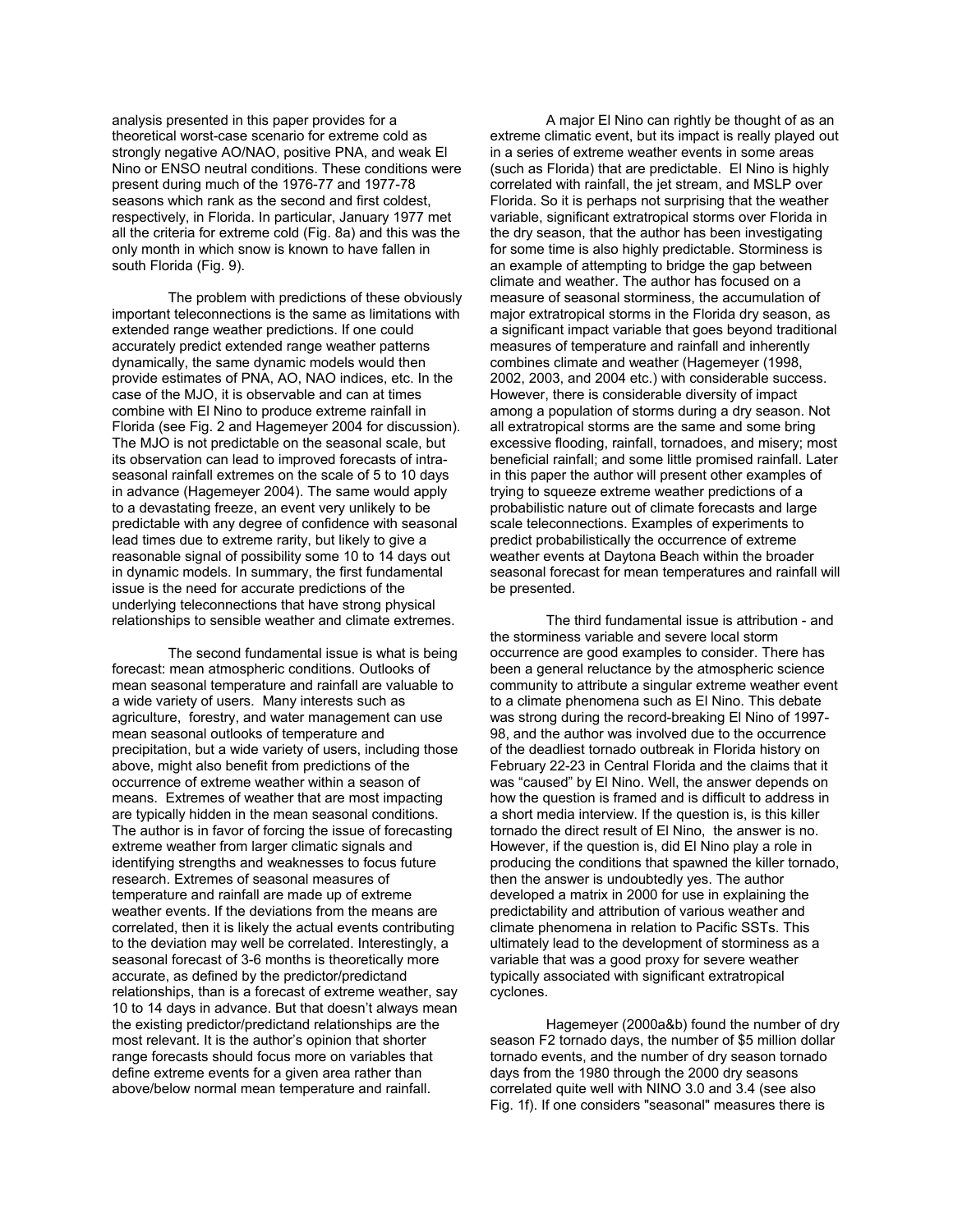considerable scientific basis for a viable physical relationship to work with. The presence of a jet maxima is one of the key ingredients in producing an environment favorable for tornadogenesis. Hagemeyer and Matney (1993) found that the upper air parameter in proximity to Florida tornado outbreaks most highly correlated with reported tornado strength was the bulk mean wind. In other words, as the mean wind increases, the odds of stronger tornadoes increase. El Nino affects the location and strength of the jet stream and thus increases the odds of strong tornadoes in the Florida dry season.

There is a scientific conundrum regarding attribution and predictability that needs to be overcome. Not reacting to the obvious immediate issue of did El Nino cause this tornado, flash flood, landslide etc, but focusing instead on the appropriate issues and processes is crucial to making progress on forecasting extreme weather at the seasonal scale that people can take action on. The exact scientific answer to whether El Nino caused the tornado is no, due to the scales of motion. However, as scientists, we should have an obligation to reframe the question so it can be properly interpreted. To not have an open mind on attribution is to close doors on avenues of investigation that could lead to very useful information on potential impacts and mitigation even though the climate/weather theory is not perfect - and never will be.

For example, consider that what made the deadliest tornado outbreak in Florida history so important was that it killed a large number of people (42). There are at least two issues of attribution: the occurrence of the strong tornadoes, and the intersection of the tornadoes with society at its most vulnerable (RV's and mobile home parks). El Nino clearly has a role to play in setting the stage for violent tornadoes. Education and mitigating societal vulnerability are tools just as are tornado warnings or seasonal forecasts of extreme storminess. It is the author's opinion that there is much more to be gained in the study of attribution and public preparedness, education, and response. It can move forward in the absence of perfect theory and predictability without sacrificing scientific integrity. Society continues to become more sophisticated in understanding the interrelationships of weather and climate and the underlying uncertainties. One of the biggest challenges is defining new impact variables that are most relevant and might be predictable. A few examples will be presented in the following section.

# **3. THOUGHTS ON PREDICTION OF SINGULAR EXTREME WEATHER EVENTS WITHIN THE FLORIDA DRY SEASON FROM MEAN TELECONNECTION INDICES**

The author was intrigued by whether the exceptional relationships between some teleconnections and the probability of occurrence of extreme weather for Florida using LR techniques could be adapted for much

smaller areas such as individual cities. The inherently probabilistic nature of LR is appealing and it can be used to identify a very specific extreme weather scenario and correlate the database produced for that variable with major teleconnections. First, LR was completed on the AO for NDJ and FMA with the NDJ and FMA +/- 1 SDs of mean minimum temperature at Daytona Beach, FL, in the same manner as for the entire Florida grid (NDJ example shown as Fig. 1e). The results for Daytona Beach (Figures 10a-b) were highly correlated with AO and virtually identical to those for Florida as a whole, which is not surprising since the variable is an extreme deviation of the mean minimum three-month temperature. This variable would be expected to show wide homogeneity across most of Florida, and Central Florida in particular.

LR was then conducted with Nino 3.4 (Fig. 11a) and AO (Fig. 11b) for the scenario of at least one devastating freeze occurring in Daytona Beach with minimum daily temperature # 24EF during December, January, or February, the traditional freeze months. In other words, given a certain value of Nino 3.4 or AO, what is the probability that a severe freeze would occur at Daytona Beach during DJF? The results show that NINO 3.4 (Fig. 11a) has literally no value at predicting major freezes. Indeed, the probability is nearly identical from historic strong La Nina to strong El Nino conditions and equal to climatology, indicating absolutely no skill. In contrast, the results for the AO show that there is about a 50% chance of an extreme freeze when extreme values of negative AO occur, and a near 0% chance of an extreme freeze when extreme values of positive AO occur. Of course, AO is not accurately predictable at long range. However, the impact of a consistent and strongly negative AO pattern for the winter in Florida is potentially so great that some critical customers could take action based on a low seasonal confidence forecast based on a prevailing negative AO. Interestingly, if ENSO is expected to be neutral or weak, the odds of a severe freeze should increase as ENSO would then be unlikely to prevent the other teleconnections from dominating. The most dramatic example of this is the January 1977 freeze/snow event with extreme negative AO during a weak El Nino.

Since ENSO is the one major teleconnection with a reasonable forecast track record, another experiment was conducted on the very specific criteria of the minimum daily temperature at Daytona Beach falling below 32 EF, 28 EF, and 24 EF in the month of December. Logistic regression results for these scenarios on May-April mean NINO 3.4 are shown on Figure 12. Interestingly, the results show a very strong relationship between the occurrence of a day of freezing temperatures and La Nina conditions, but this relationship becomes weaker as the freeze threshold is lowered to 28 EF and becomes totally insignificant at 24 EF. In contrast, positive NINO 3.0 conditions have no relationship whatsoever to freezing temperatures. These results clearly illustrate the long held anecdotal belief that while El Nino generally leads to cooler mean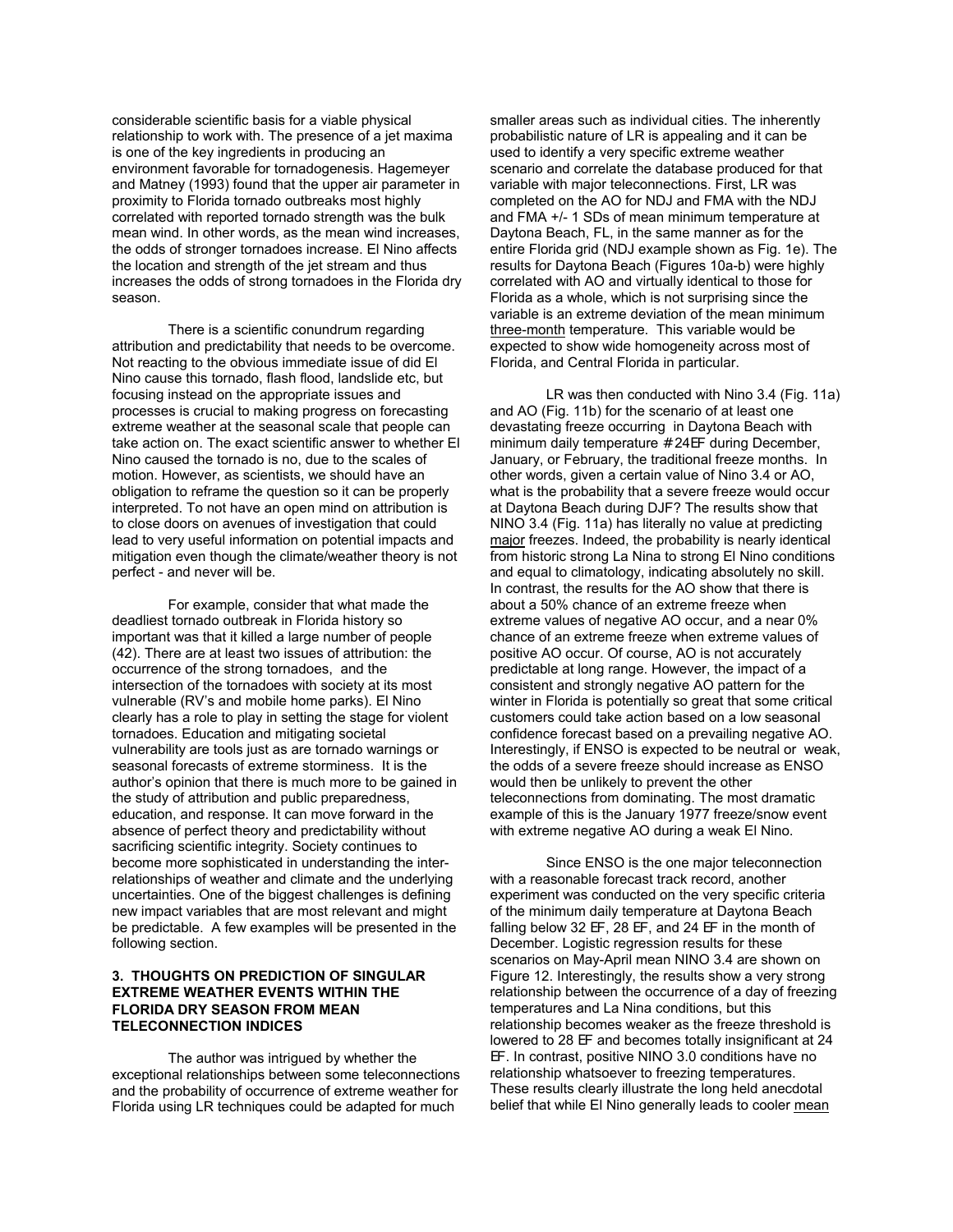| Phenomena                                | <b>Time Scale</b>  | <b>Space Scale</b>          |  |  |
|------------------------------------------|--------------------|-----------------------------|--|--|
| <b>Tropical Pacific SST</b>              | Months to seasons  | Thousands of Km             |  |  |
| PNA/NAO/AO                               | Weeks to months    | Thousands of Km             |  |  |
| Mean Storm Track/Jet<br>Stream/LW Trough | Weeks to months    | Thousands of Km             |  |  |
| Short Wave Trough                        | Days to week       | Hundreds to thousands of Km |  |  |
| ET Cyclone                               | Days to week       | Hundreds to thousands of Km |  |  |
| <b>Jet Streak</b>                        | Days               | Hundreds to thousands of Km |  |  |
| Severe Freeze/Cold Outbreak              | Days               | Hundreds to thousands of Km |  |  |
| MCC in Warm Sector                       | Hours to days      | Hundreds of Km              |  |  |
| Thunderstorms                            | Minutes to hours   | Tens of Km                  |  |  |
| <b>Excessive Convective Rainfall</b>     | Minutes to hours   | Tens of Km                  |  |  |
| Mesocyclone/Super Cell                   | Minutes to hour    | 5 to 10 Km                  |  |  |
| Tornado                                  | Seconds to minutes | <b>Hundreds of Meters</b>   |  |  |

**Table 2.** Simple conceptual consideration of the time and space scales relating to the attribution and predictability of various cascading and inter-related weather and climate phenomena.

temperatures, devastating freezes are very rare. While La Nina generally leads to warmer mean temperatures, the singular occurrence of a freeze is more likely, but again not generally a devastating freeze. Indeed, there are two basic conditions needed to cause a severe freeze in Florida: very cold air in the northern source region and a storm track and ET cyclone with a trajectory to pull that air deep into Florida quickly and unmodified. This is most likely to occur under strongly negative AO/NAO conditions when ENSO does not dominate. So, the picture for predicting occurrences of extreme minimum temperature is complicated, but not so much so that scientists working with forecast users can not glean useful information.

An attempt to forecast storminess for a single location like Daytona Beach is not a realistic endeavor for reasons noted in Hagemeyer 2000, and H&A 2002 and 2003. The concept of storminess is the occurrence of a significant extratropical storm with all of its impacts, both negative and positive, influencing a broad area such as Florida so a storm count for a small area and the state is virtually identical. Of course the impact of an individual storm varies widely in phenomena and space and would be difficult to quantify and correlate.

The results of logistic regression for +/- 1 SD dry season rainfall at Daytona Beach on Nino 3.0 (Figure 13) is very similar to that for all of Florida, except that the relationship for extreme low rainfall and La Nina is a little stronger for Daytona Beach. It should be

expected that rainfall relationships for a smaller area will deviate from the larger aerial averages and among themselves, but not greatly when time averaged over a six-month season. To experiment with probabilistic prediction of the local occurrence of excessive rain or lack of rain from the ENSO signal, logistic regression was completed for the following five scenarios: maximum 24-hour rainfall at Daytona Beach in December exceeds 1, 1.5, and 2 inches, or does not exceed 0.25 or 0.50 inches (Figure 14).

The occurrence of excessive rainfall amounts within a given day in December in Daytona Beach, Florida, is inherently a mesoscale scale event. The nonconcurrence of heavy rainfall in December at Daytona Beach is inherently a synoptic scale climatic event - the consistent lack of weather systems conducive to producing rainfall. These assertions are certainly subject to debate. However, consider that if a forecast for a 6-month season or three month period of above/below normal rainfall is made - whether that forecast is right or not (verifies) - depends on the above two scenarios, either forces act to limit the conditions that cause rain, or act to focus heavy rainfall over Daytona Beach. So, if we spend all of our time focusing on verifying broad rainfall measures and correlations how does that get us any closer to linking climate and weather and providing more detail in a forecast? The results shown on Figure 14 can then be interpreted with the above discussion in mind.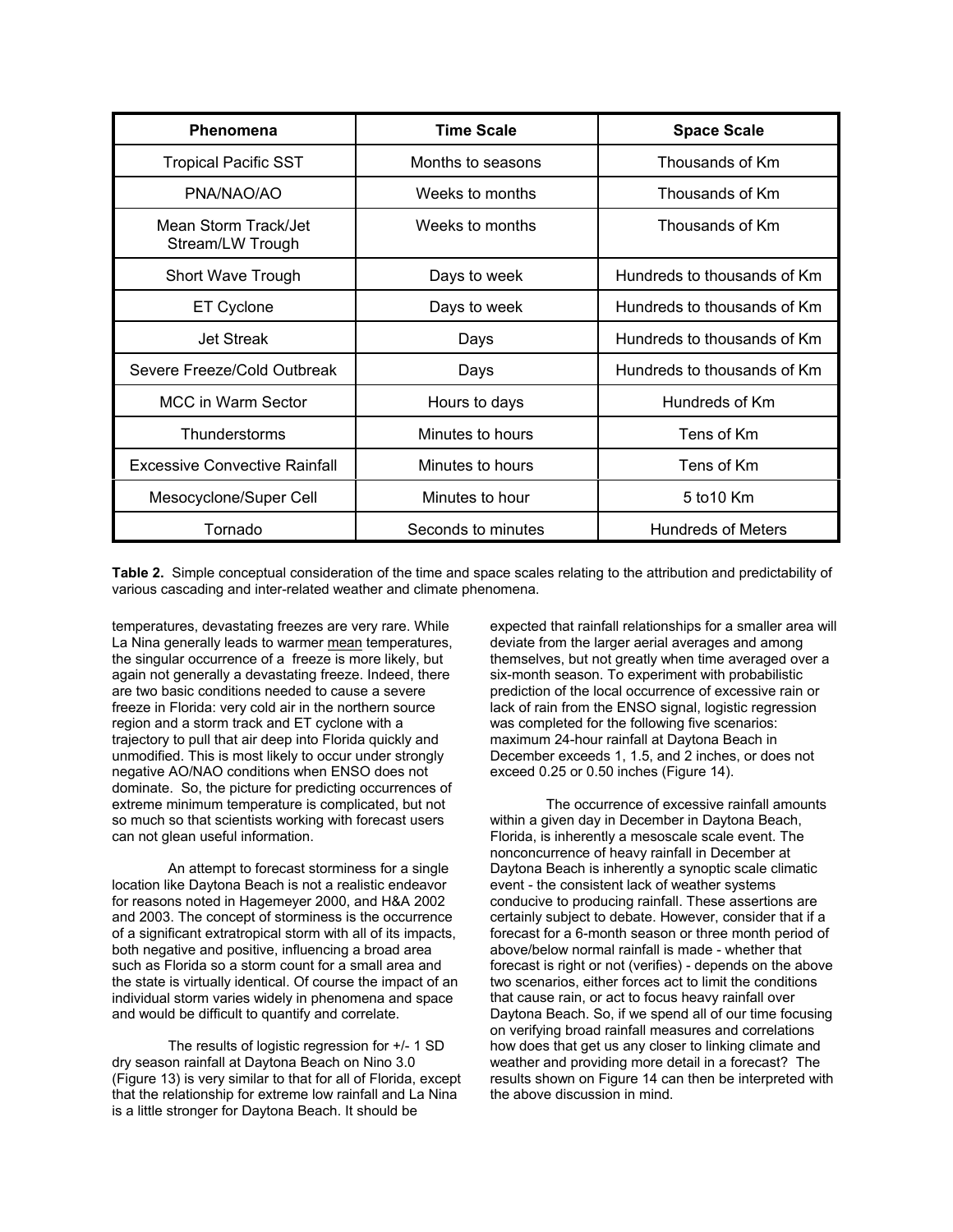Of the five scenarios, the >1-inch threshold is actually most common, occurring in 45% of the seasons between 1950 and 2004. Clearly, its occurrence is much more likely in strong El Ninos than strong La Ninas; but the relationship with the much rarer >1.5-inch threshold (18% of the seasons) is even more striking with a near zero chance of occurring in strong La Nina conditions versus near 80% chance of occurring in strong El Nino conditions. Indeed, the curve for the >1.5" in a day in December solution is very similar to the entire 6-month season solution for + 1SD rainfall. Should we be surprised that this is the case? Not if we remember what makes up the climate and seasonal averages. One can also see that at the very extreme ends of the daily rainfall spectrum, <0.25" and >2.0", the relationships are not as strong for ENSO. The >2.0" threshold is near zero for strong La Ninas, as would be expected, and rises to around 30% (versus 9% climatology) for strong El Ninos showing skill with what is actually a fairly high probability of a very rare event at a single point. The <.25" threshold is very low for El Nino conditions as would be expected, but it does not rise for La Nina conditions. There is a very good reason for this that is often overlooked. Strong La Ninas typically produce rather active winters, albeit with a northern storm track, and it is common to get cold frontal passages with rainfall in Florida in strong La Ninas. It is, however, uncommon to get heavy rain when the storm track is far to the north. Indeed, as found in Hagemeyer (2006) the driest conditions can come in ENSO neutral scenarios with positive AO/NAO and negative PNA and thus are not reflected on Figure 14.

The experiments illustrated on Figure 14 are an attempt to calibrate the limits of predictability for local rainfall extremes from the seasonal ENSO signal. For Daytona Beach the reliable limits of predictability are around the <0.50" and > 1.5" thresholds and these could be important to many users. If one compares the probability distribution for these two scenarios, it is evident that they are very similar to the overall seasonal rainfall +/- 1 SD extreme distribution (Fig. 13). Although the time scales are vastly different (24 hours versus six months) the results are perfectly in line with the linkage between climate and weather since an extreme wet or dry season is more than likely made up of the occurrence of rainfall days exceeding 1" or 1.5" or not exceeding 0.5". It's just a different way to think about the impact.

# **5. CONCLUDING REMARKS**

This paper has presented a number of ideas and experiments on gaining more insights into the possibility of predicting extreme variability of storminess, rainfall, and temperature from large-scale telleconnections during the Florida dry season. The primary purpose of this paper is to perhaps stimulate interest in pushing the envelope in seasonal forecasting into unique impact variables relevant to specific areas and users. There are certainly potential benefits as well as risks to such approaches, but society continues to

become more sophisticated in their ability to understand the inter-relationships of weather and climate and the underlying uncertainties. The goal should be to broaden the constituency that can make educated decisions to exploit the evolving knowledge of climate and weather by taking advantage of benefits and reducing risks.

#### **6. DISCLAIMER**

The views expressed are those of the author and do not necessarily represent those of the National Weather Service.

# **7. REFERENCES**

Please see: http://www.srh.noaa.gov/mlb/research.html for a complete list of references.

- Hagemeyer, B. C., 1998: Significant extratropical tornado occurrences in Florida during strong El Nino and strong La Nina events. **Preprints 19th Conference on Severe Local Storms.** Minneapolis, MN., Amer. Meteor. Soc., 412- 415.
- Hagemeyer, B. C., 1999: El Nino and significant tropical and hybrid cyclone tornado events in Florida. **Preprints, 23rd Conference on Hurricanes and Tropical Meteorology**. Dallas, TX, Amer. Meteor. Soc., 415-418.
- Hagemeyer, B. C., 2000a: Development of a low pressure index as a proxy for dry season severe weather in Florida and its relationship with ENSO. **Preprints, 12th Conference on Applied Climatology**. Joint with **15th Conference on Probability and Statistics in the Atmospheric Sciences** Asheville, NC, Amer. Meteor. Soc., J22-25.
- Hagemeyer, B. C., 2000b: Development of a low pressure index as a proxy for dry season severe weather in Florida and its relationship with ENSO. Preprints, **20th Conference on Severe Local Storms.** Orlando, FL, Amer. Meteor. Soc., 439-442.
- Hagemeyer, B. C., 2006: ENSO, PNA and NAO scenarios for extreme storminess, rainfall, and temperature variability during the Florida dry season. Preprints, **18th Conference on Climate Variability and Change.** Atlanta, GA, Amer. Meteor. Soc., P2.4 (CD-ROM).
- Hagemeyer, B. C., and R. A. Almeida, 2002: Experimental Forecasting of Dry Season Storminess over Florida and the Southeast United States from the ENSO Signal using Multiple Linear Regression Techniques. **Preprints, 16th Conference on Probability and Statistics in the Atmospheric Sciences.**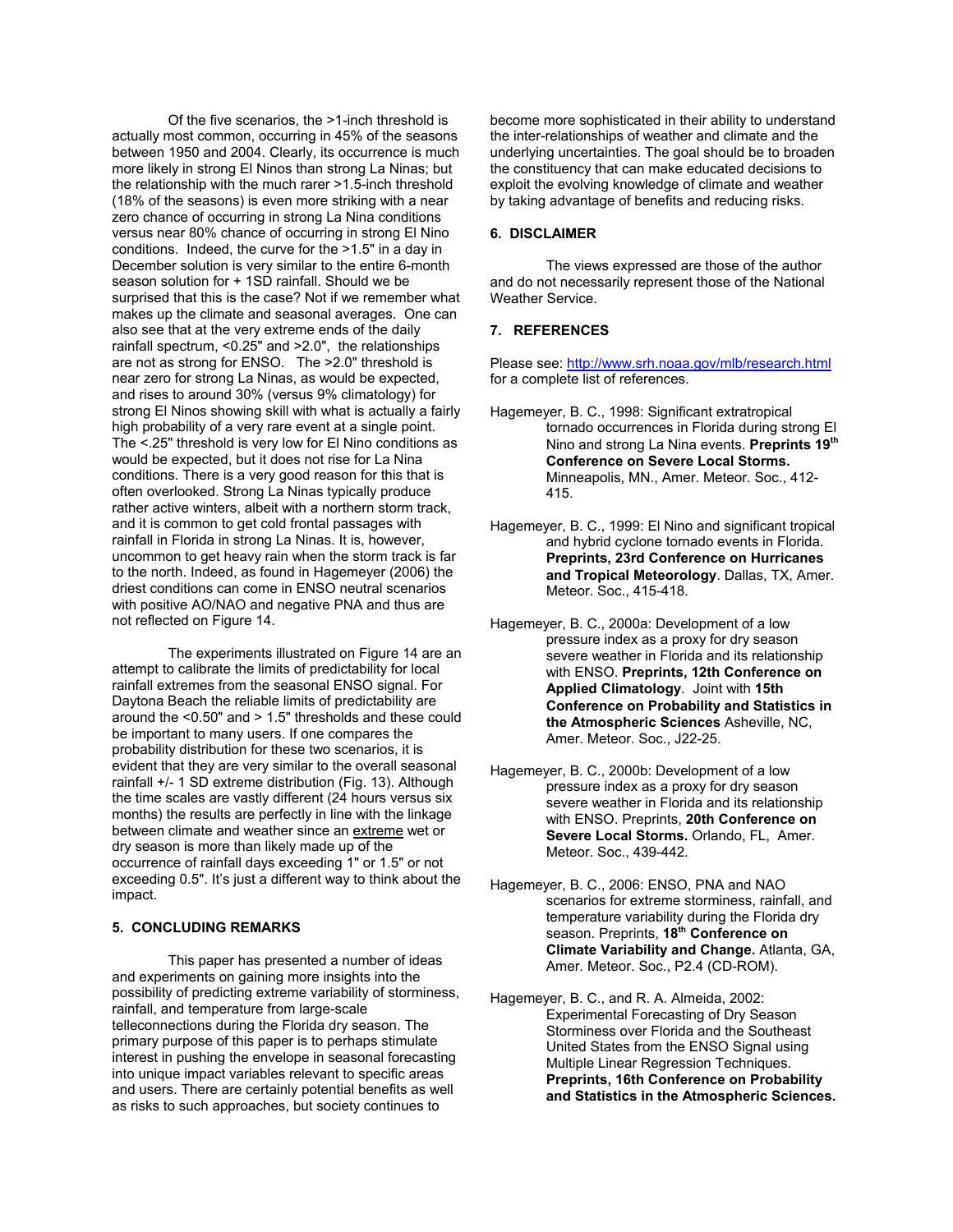Joint with **13th Symposium on Global Change and Climate Variations.** Orlando, FL, Amer. Meteor. Soc., J117-124 .

- Hagemeyer, B. C. and R. A. Almeida, 2003: Experimental forecasting of dry season storminess over Florida from the ENSO signal: latest results and advancements, **Preprints, 14th Symposium on Global Change and Climate Variations.** Long Beach, CA, Amer. Meteor. Soc., (on CD-ROM).
- Hagemeyer, B. C. and R. J. Almeida, 2004: Experiment in seasonal forecasting from the ENSO signal: Extreme interseasonal and intraseasonal variability of Florida dry season storminess and rainfall and the role of the MJO, PNA, and NAO, **Preprints, 15th Symposium on Global Change and Climate Variations.** Seattle, WA, Amer. Meteor. Soc., (on CD-ROM).
- Hagemeyer, B. C. and R. J. Almeida, 2005: Toward greater understanding of inter-seasonal and multi-decadal variability and extremes of extratropical storminess in Florida, **Preprints, 16th Symposium on Global Change and Climate Variations.** San Diego, CA, Amer. Meteor. Soc., P5.9 (on CD-ROM).
- Hagemeyer, B. C., and D. A. Matney, 1993: Relationship of twenty upper air indices to central Florida tornado outbreaks. **Preprints, 13th Conference on Weather Analysis and Forecasting.** Vienna, VA, Amer. Meteor. Soc., 574-577.
- Wilks, D. S., 1995: Statistical methods in the atmospheric sciences: an introduction. Academic Press. 467 pp.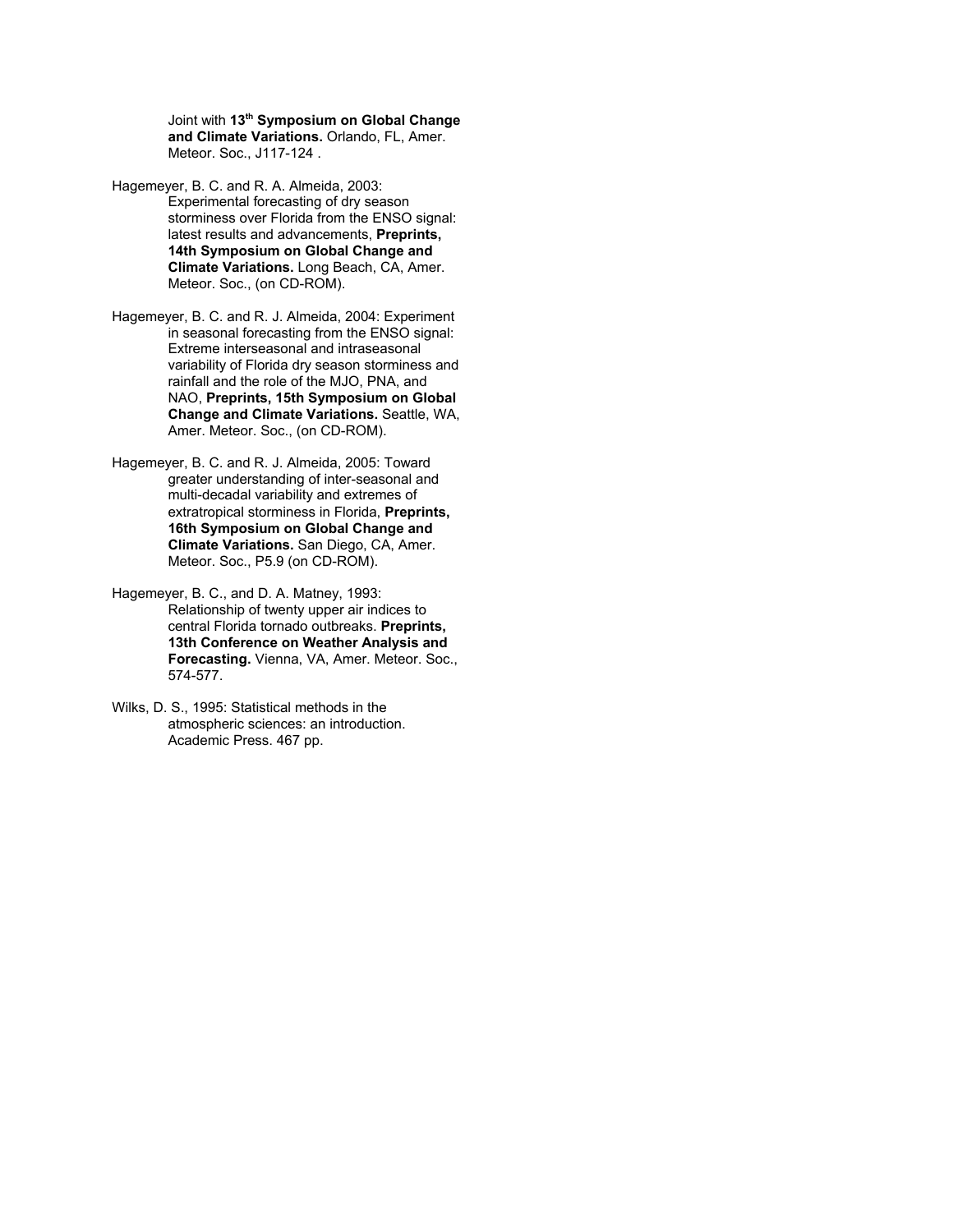

**Figures 1a-f.** Logistic Regression probability of exceedance results for NINO 3.4 on +/- 1 SD 250 mb U averaged over the Florida grid (A) , NINO 3.0 on +/- 1 SD Florida grid Storms (B), Nino 3.0 on +/- 1 SD Florida grid rainfall (C), PNA on +/- 1 SD Florida grid mean Temperature (D), AO on +/- 1 SD Florida grid mean minimum temperature (E), and NINO 3.4 on Florida dry season significant tornado measures (F). For background on logistic regression see Hagemeyer 2006.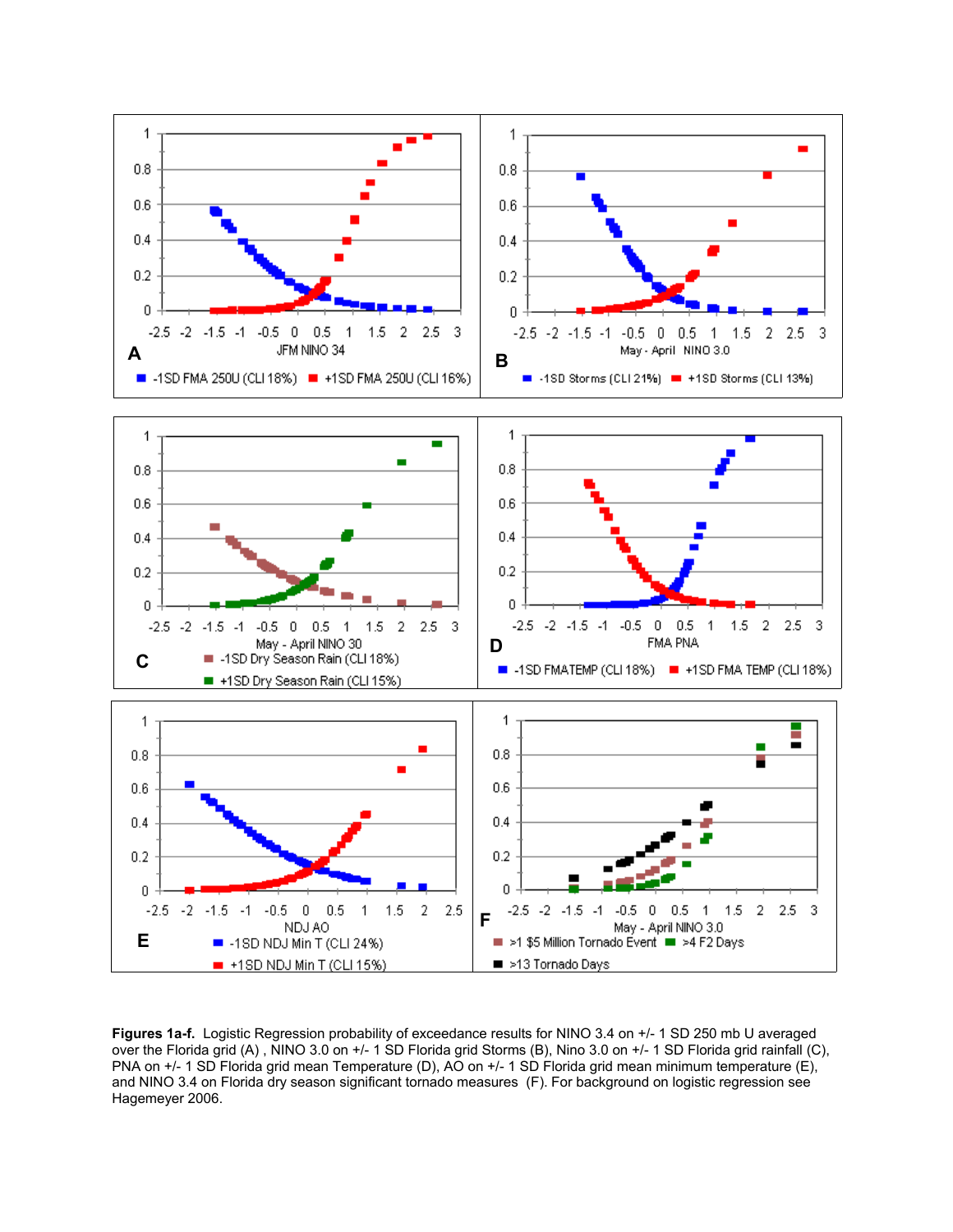

**Figure 2.** Enhanced water vapor imagery for 12 UTC 14 December, 2002 illustrating the Florida equivalent of the traditional "Pineapple Express", the "Orange Blossom Express", which persisted through much of December and contributed to record monthly rainfall in central Florida.



**Figure 3.** Plot of monthly mean NINO 3.0 anomalies for the 1982-83 and 1997-1998 El Ninos. The Florida response started earlier and ended earlier in 1997-98 and started later and ended later in 1982-1983.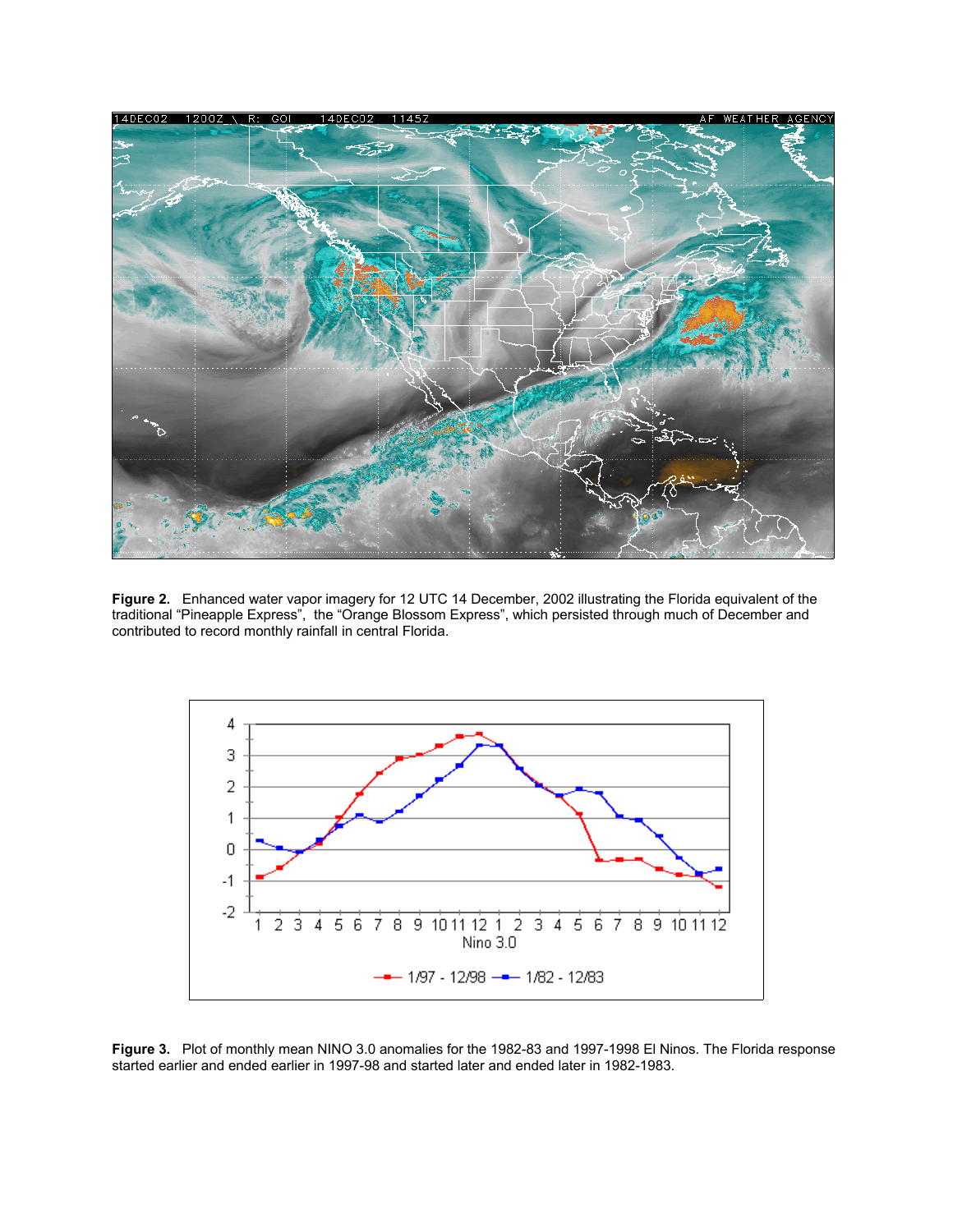

**Figure 4.** Plot of correlation coefficient of November to April Nino 3.4 regressed on November to April 250 Mb zonal wind (U). (Courtesy NOAA ESRL Physical Science Division).



**Figures 5a-b.** Plots of correlation coefficients of November to April Nino 3.4 on November to April precipitation (0 month lead, Fig. 5a) and May to October Nino 3.4 on November to April precipitation (6-month lead, Fig. 5b). (Courtesy NOAA ESRL Physical Science Division).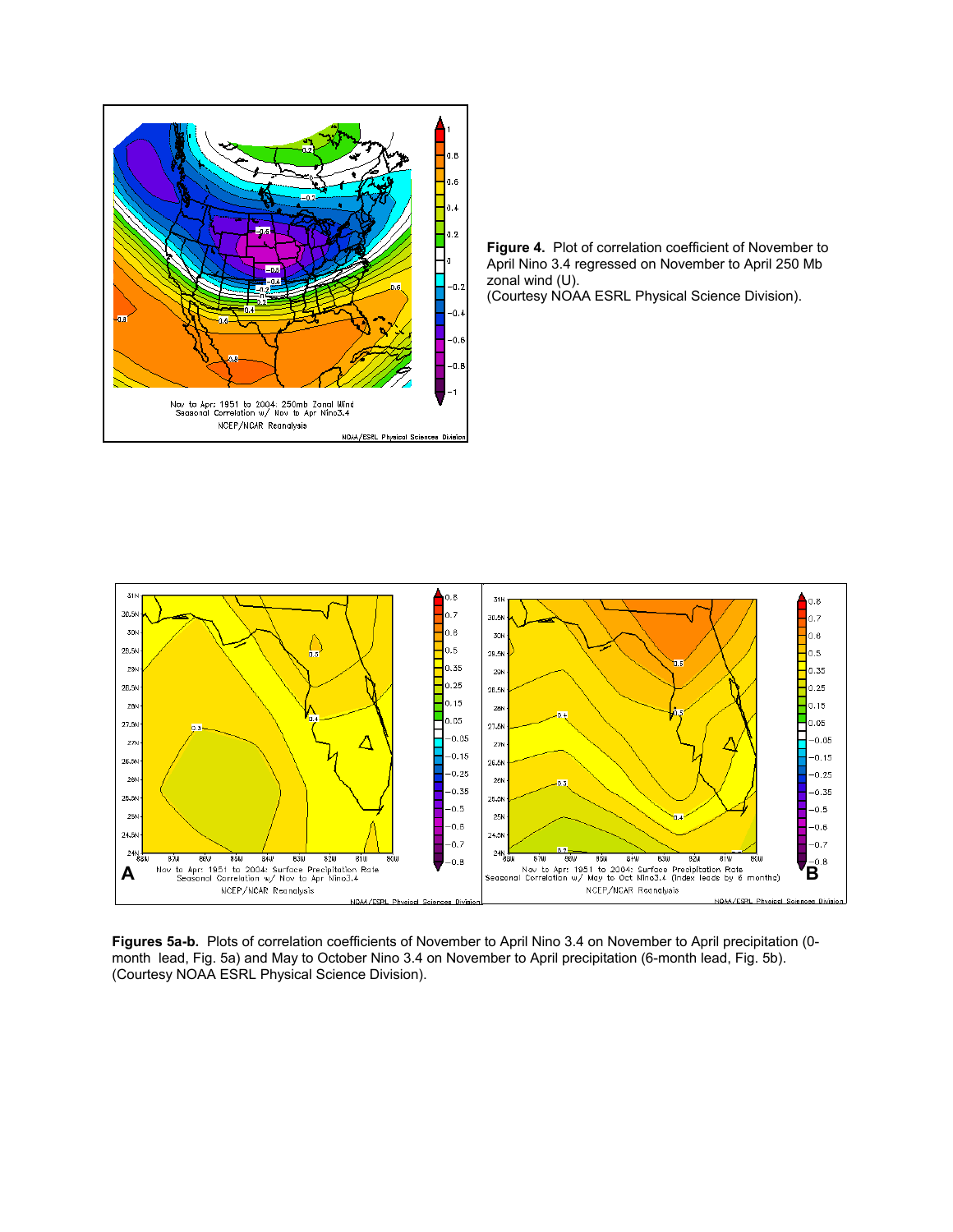

+/- 1 SD Florida dry season storms.

**Figure 7.** Plot of correlation of November to April AO with November to April surface air temperature. (Courtesy NOAA ESRL Physical Science Division).



**Figures 8a-b.** Mean MSLP maps for record monthly negative AO (January 1977, 8a) and record monthly positive AO (January 1993, 8b). (Courtesy NOAA ESRL Physical Science Division).

**Figure 9.** Front page of Miami Herald newspaper, 20 January 1977.

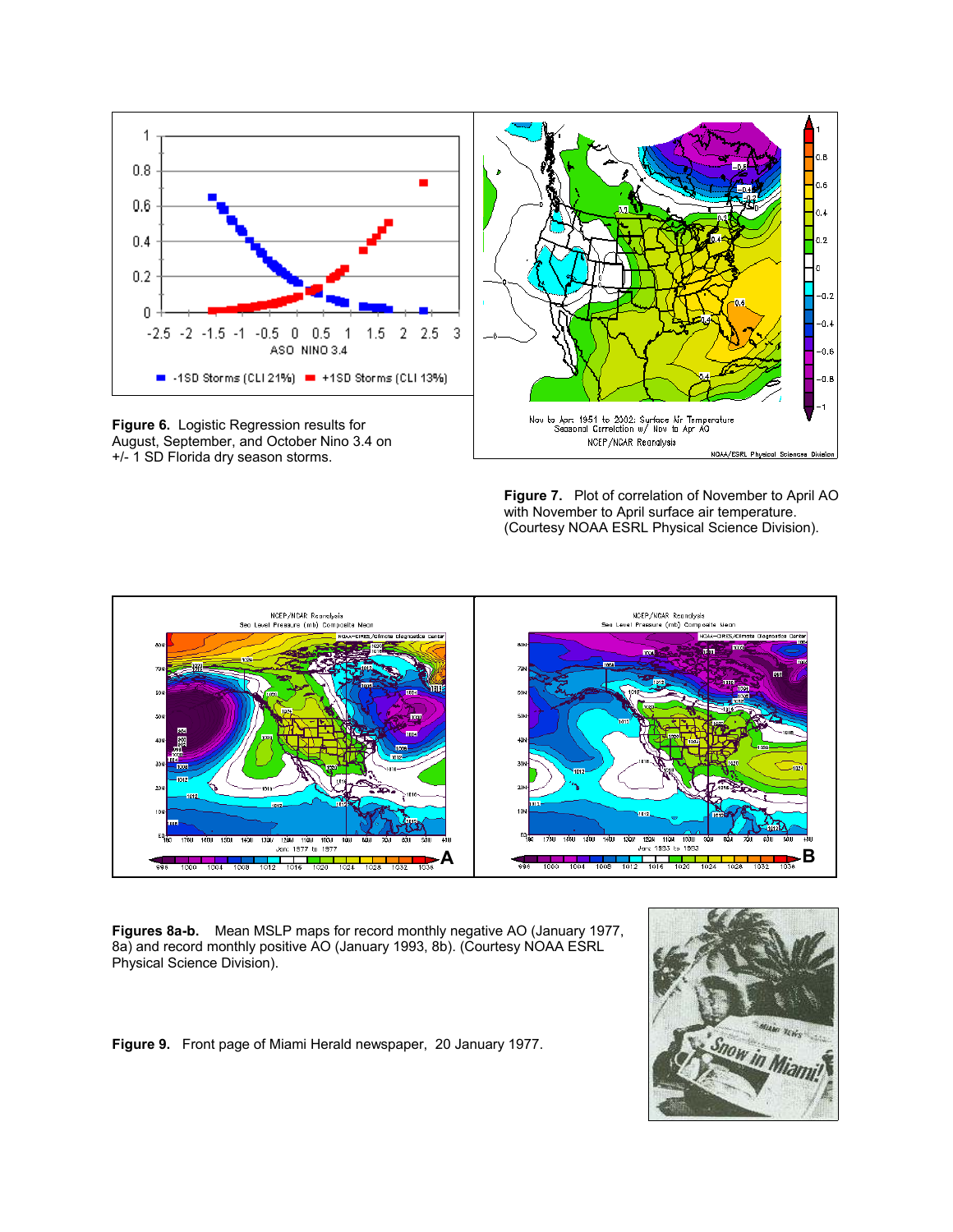

**Figure 10a-b.** Logistic regression results for +/- 1 SD mean minimum temperature for Daytona Beach, Florida, for NDJ (A) and FMA (B) on the NDJ and FMA mean AO index.



**Figure 11a-b.** Logistic regression results for the occurrence of at least one freeze in December, January or February (DJF) with minimum daily temperature # 24EF at Daytona Beach, Florida regressed on NDJ (one-month lead) Nino 3.4 (A) and DJF AO (B).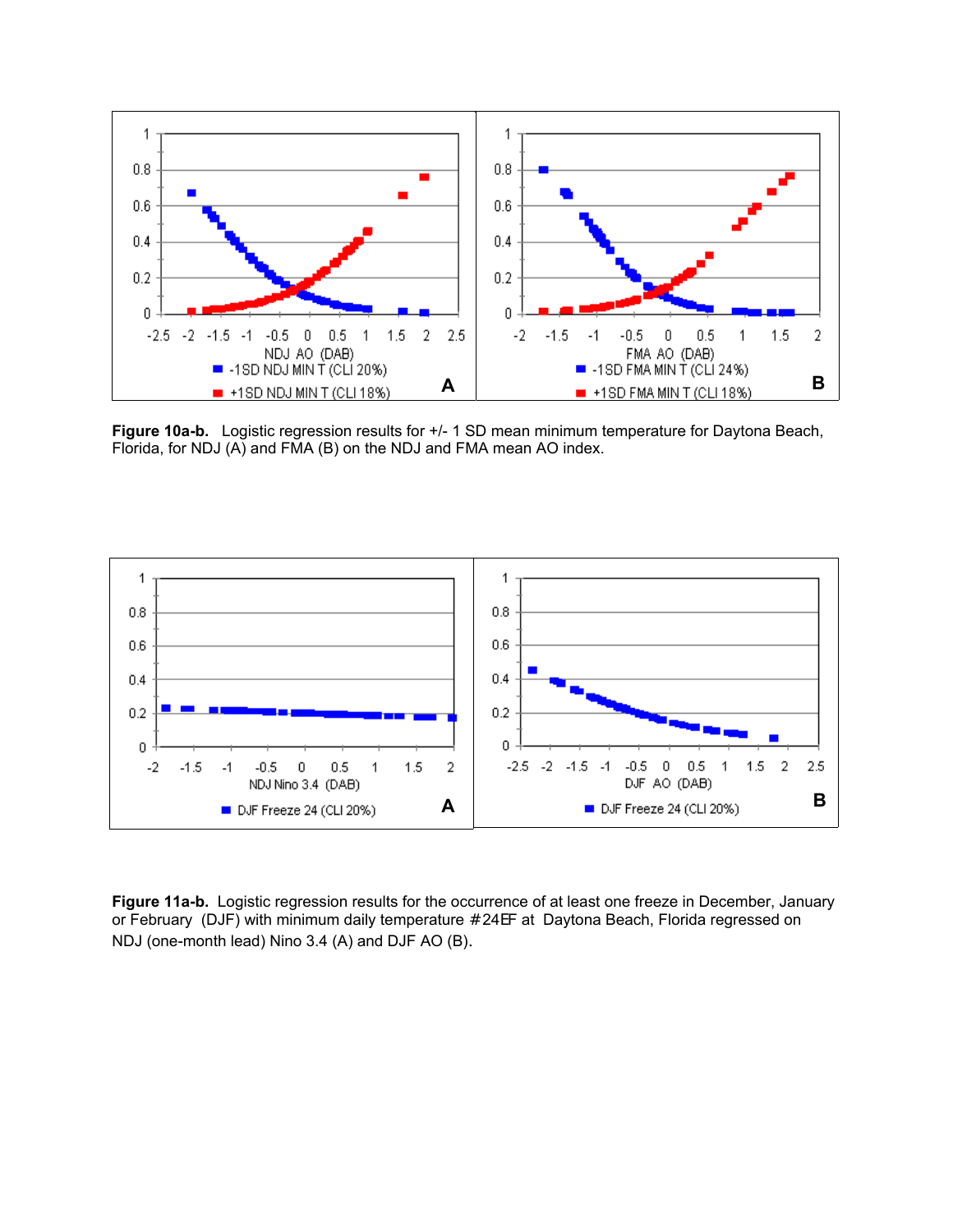

Figure 12. Logistic regression results for the occurrence of December minimum daily temperature falling below 32 EF, 28 EF, and 24 EF at Daytona Beach, Florida given the average value of NINO 3.0 for May through April (long lead forecast).



Figure 13. Logistic regression results for the occurrence of  $+/-$  1 SD of dry season rainfall at Daytona Beach, Florida given the average value of NINO 3.0 for May through April (long lead forecast).